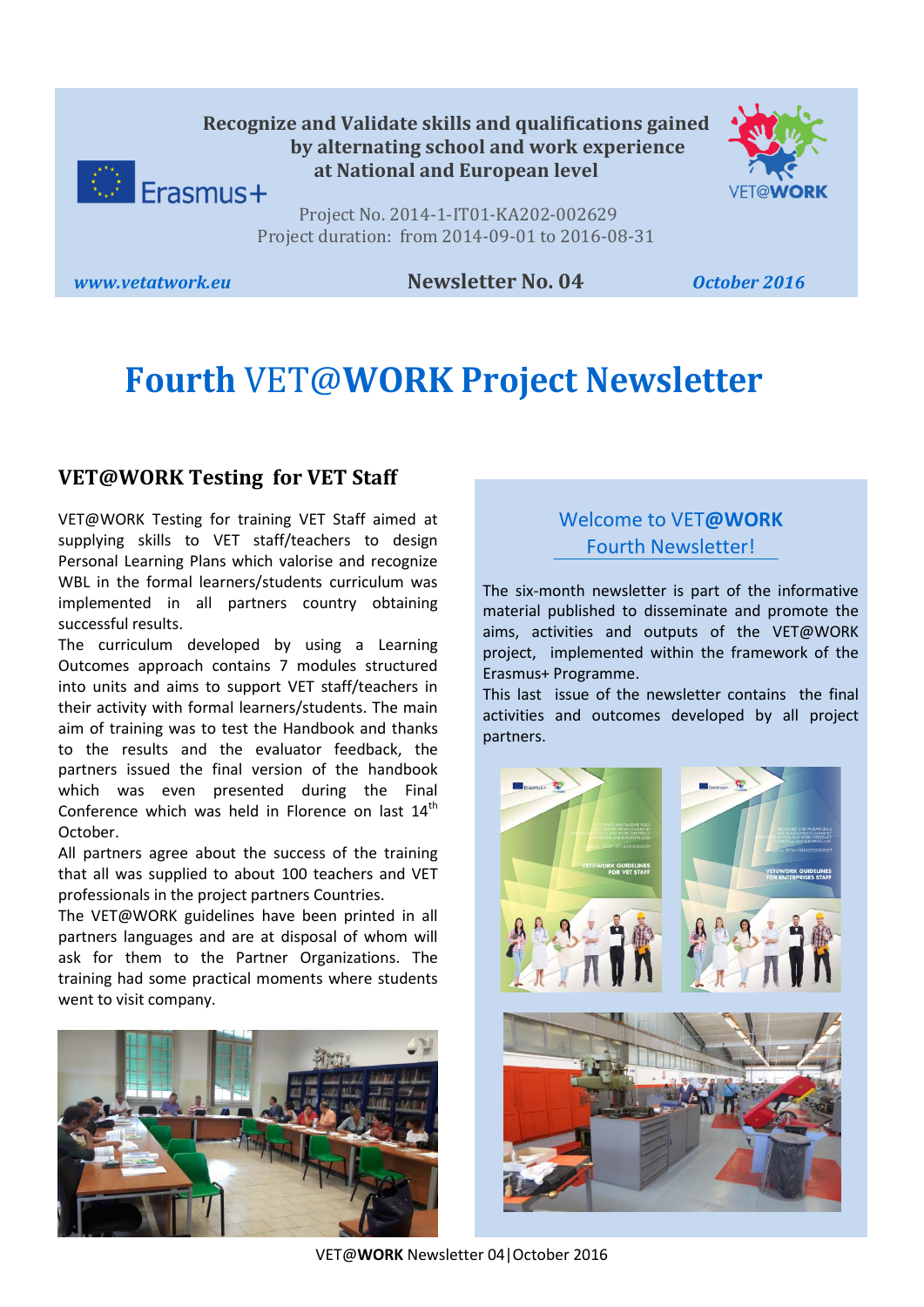



Project No. 2014-1-IT01-KA202-002629 Project duration: from 2014-09-01 to 2016-08-31

#### *www.vetatwork.eu* **Newsletter No. 04** *October 2016*

#### **Partners**

w[: www.isisdavinci.it](http://www.isisdavinci.it/) **IIS "Leonardo da Vinci"** | Firenze (IT) t: +39 055 459 61 e[: fiis01700a@istruzione.it](mailto:fiis01700a@istruzione.it)

**FormAzione Co&So Network** | Firenze (IT) t: +39 055 447 6026 e[: cooperazione@formazionenet.eu](mailto:cooperazione@formazionenet.eu) w[: www.formazionenet.eu](http://www.formazionenet.eu/)

**Regione Molise** | Campobasso (IT) t: +39 0874 314 610 e[: giadanza.cpt@regione.molise.it](mailto:giadanza.cpt@regione.molise.it) w[: www.regione.molise.it](http://www.regione.molise.it/)

**Reattiva** | Campobasso (IT) t: +39 0874 196 0942 e[: info@reattiva.eu](mailto:info@reattiva.eu) w[: www.reattiva.eu](http://www.reattiva.eu/)

**Jugend am Werk Steiermark** | Graz (AT) t: +43 507 900 1110 e[: gf@jaw.or.at](mailto:gf@jaw.or.at) w[: www.jaw.or.at](http://www.jaw.or.at/)

**Glasgow Clyde College** | Glasgow (UK) t: +44 141 2723348 e[: info@glasgowclyde.ac.uk](mailto:info@glasgowclyde.ac.uk) w[: www.glasgowclyde.ac.uk](http://www.glasgowclyde.ac.uk/) 

**IHK-Projektgesellschaft mbH Ostbrandenburg** | Frankfurt Oder (DE) t: +49 335 56 21 2100 e[: projekt@ihk-projekt.de](mailto:projekt@ihk-projekt.de) w[: www.ihk-projekt.de](http://www.ihk-projekt.de/)

**Tallinna Ehituskool** | Tallinn (EE) t: +37 265 580 79 e[: armulik@ehituskool.ee](mailto:armulik@ehituskool.ee) w[: www.ehituskool.ee](http://www.ehituskool.ee/)

# **VET@WORK FINAL CONFERENCE**

On the 14<sup>th</sup> of October 2016 the results and experiences gained in the two years of the VET@WORK project have been presented to a wider public during a day public conference in Florence. More than 100 participants had the chance to be informed about the project results and on the Work Based Learning topic. The feedback received from individual talks with conference participants was extremely positive and the interest shown by schools and Vocational Centres as well as teachers was extensive.

Some of the specific recommendations provided by participants related to workforce skills and competences and VET highlighted the need for reforms to better connect VET and labour markets, strengthen the relevance of VET and support transition from school to work. Structural changes are needed all over Europe to develop high-quality work-based learning, involving long-term commitment by employers and policymakers. The benefits for individuals, enterprises and indeed society at large are significant. In parallel to such on-going reforms, immediate results can also be obtained by investing in other forms of work-based learning, notably on-the-job-traineeships, onsite labs and workshops in schools, and real life project assignments which all increase the relevance and quality of vocational education and training and support a smooth transition from learning to work.





This project has been funded with support from the European Commission. This publication [communication] reflects the views only of the author, and the Commission cannot be held responsible for any use which may be made of the information contained therein.